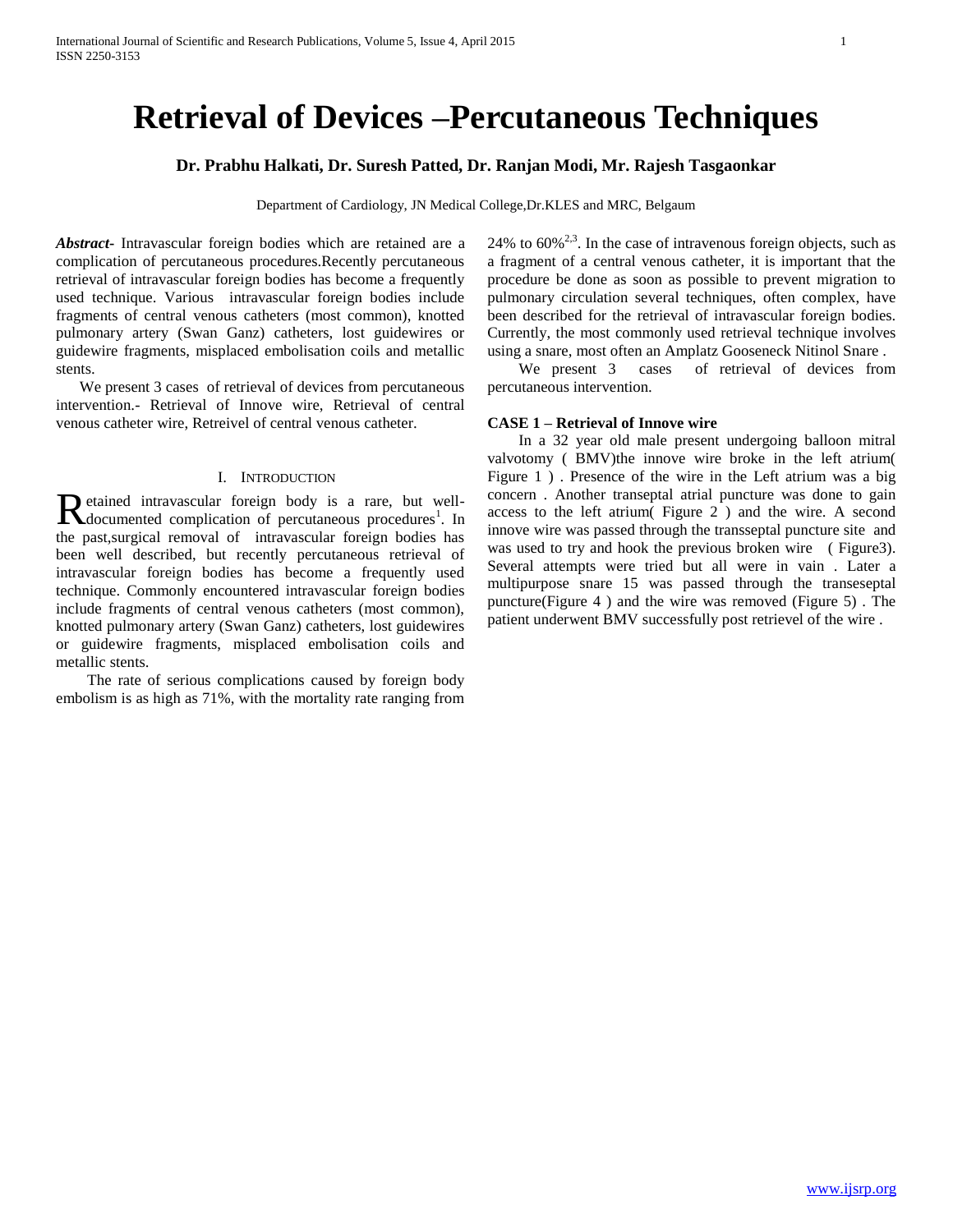



# **CASE REPORT 2 – Retrieval of central venous catheter wire**

A 50 year old patient was admitted in intensive care unit , during the insertion of the central venous line the guide wire was mistakenly not removed , it sliped in to the right atrium passing through to the inferior vena cava. On flouroscopy the wire was seen extending from the right artium to the femoral vein (Figure 6 ) .

## **FIGURE 1-5**

 Initially another guiding sire was used through transfemoral route to hook and remove the stuck wire . But several attempts were unsuccessful (Figure 7,8) . A multipurpose snare 15 was then used to retrieve the wire through the same route but it was not able to hold on to the soft end of the guiding wire (Figure 9 ). Finally it was decided to hook the hard end of the wire which was in the right atrium (Figure 10 ) . This approach was successful .

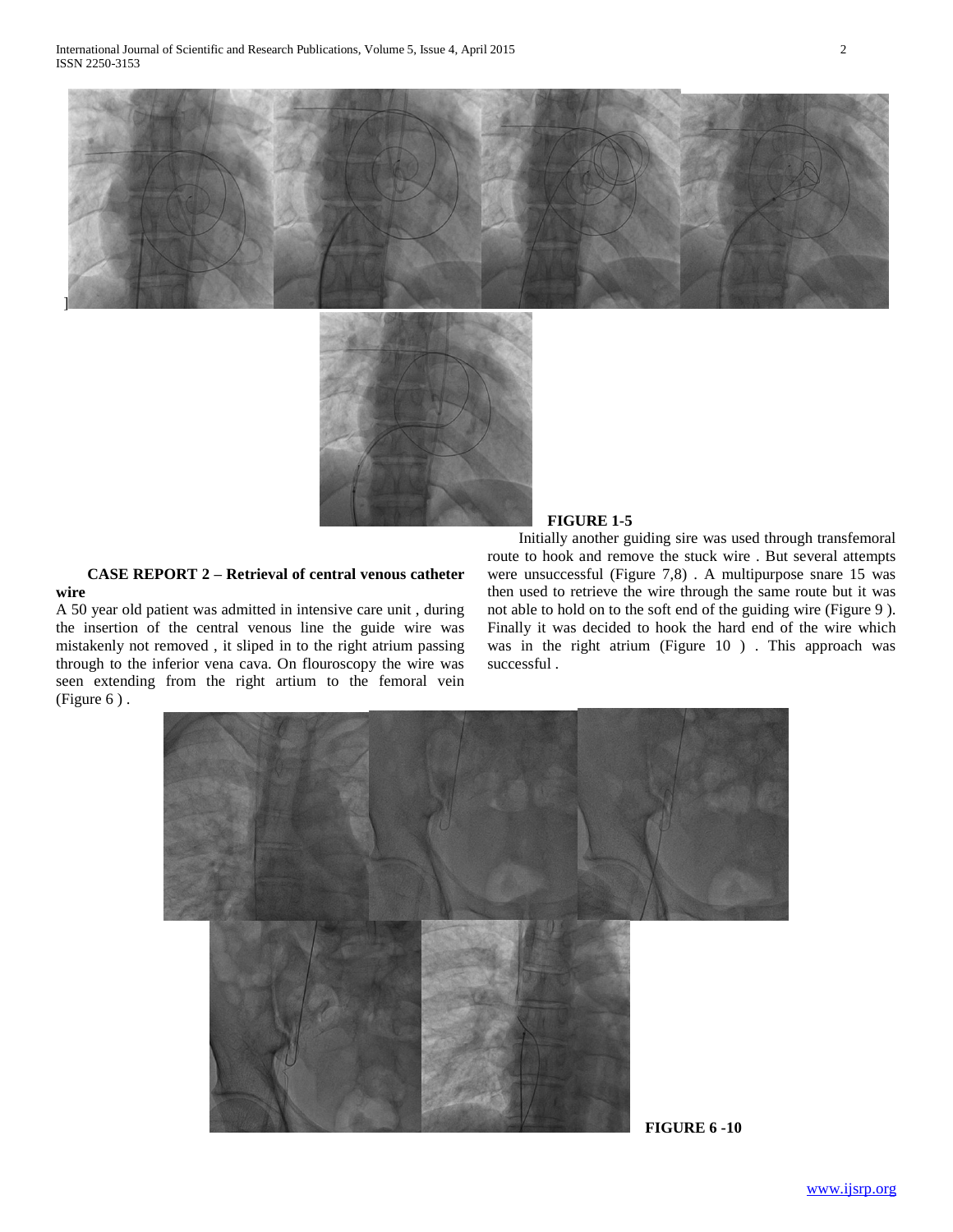# **CASE REPORT 3 – Retreivel of central venous catheter**

 A 47 year old female diagnosed with carcinoma breast on chemotherapy was reffered to the hospital with history of breakage of central venous catheter (Figure 11 )during removal of the venous line post chemotherapy . Chest x ray showed the presence of a piece of the venous catheter in the right atrium and the right ventricle. Various attempts were made to retreive the

catheter using Multipurpose snare 15 but all were in vain (Figure 12,13) . A LIMA catheter was then used to pull the broken piece of venous catheter into the inferior vana cava (Figure 14,15) . Later the multipurpose snare was used again to hook the end of the cathater and was removed (Figure 16).



**FIGURE 11-16**

#### II. DISCUSSION

 The first transluminal recovery of an intravascular foreign body, as well as the first such recovery done percutaneously can be credited to Porstmann in connection with his catheter technique for ductal closure<sup>4</sup>

 Over the last few decades, there has been an increase in the number of percutaneous cardiovascular interventions. Unfortunately, with this rise has come an increase in the incidence of lost or embolized foreign bodies in the central and peripheral circulation. The true incidence of retained foreign bodies is unknown, however it is estimated at  $0.1\%$  to  $1.5\%$ <sup>5,6</sup>. Examples of retained objects include J-wire, stents, Swan-Ganz catheters and pacemaker leads. Most common sites of retrieval are great veins, right heart and coronary circulation. Though patients may remain asymptomatic for many years, various serious complications including arrhythmias, myocardial perforation, infection and thrombosis have been reported. If symptomatic, removal of the object becomes necessary. The advances in the techniques of percutaneous intervention have made the retrieval of retained foreign bodies feasible, safe and effective, as well as limited the need for the need for surgery<sup>7</sup>.

 Devices used in percutaneous extraction of retained foreign bodies Include loop-snares, retrieval baskets and grasping forceps. Trans-femoral approach is commonly used with the trans-jugular approach as a second line option if the former approach fails <sup>8</sup>.

 Results continue to prove that percutaneousremoval of foreign bodies is highly efficient (success rates more than 90% in most studies) with few complications. The added attraction of the procedure is that many seriously ill patients with iatrogenic foreign bodies do not have to be exposed to the increased surgical/anaesthetic risk. Owing to the associated complication risk, surgery should only be considered when removal attempts with endovascular interventional techniques have failed.

 Mortality is highest with the embolised fragment located in the right-hand side of the heart, slightly lower in the vena cava, and lowest in the PA.

There are numerous techniques described in the literature. <sup>9-</sup>  $10$  The majority of these techniques involve a Gooseneck snare,  $11$ Dormia basket, $^{12}$  the two-wire technique, a 6-F biopsy forceps, or even surgical intervention.Today, the most commonly used retrieval technique involves using a snare, $13-14$  with the first